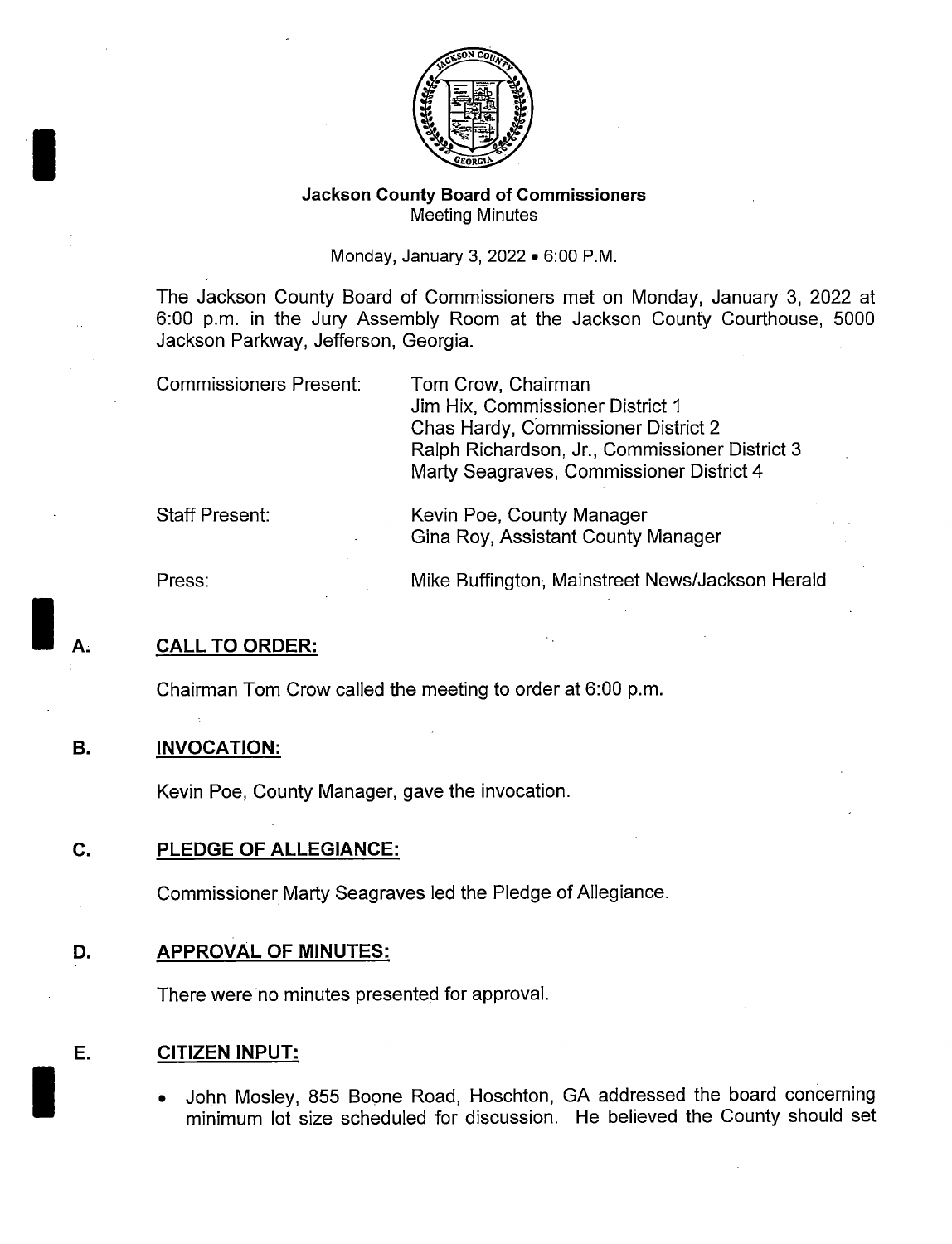conditions of zoning. He supported the one-year moratorium and suggested the County provide more restrictions.

- Babs McDonald, 1119 Hwy. 330, addressed the board regarding growth and its impact on the County.
- Ken Cordell, 1119 Hwy. 330, addressed the board. He believed the County was in a growth crisis; however, he believed there were principles of smart growth.

# F. REPORTS:

From Commissioner Marty Seagraves:

- Reported there will be an informational meeting in Nicholson on January 25, 2022 from 5:30 p.m. to 7:30 p.m. concerning the River Glenn subdivision. He urged citizens to attend to provide input. The meeting will be held at the former Benton school.
- Officially announced he will seek re- election this year.

# G. RECOGNITIONS, APPOINTMENTS AND SPECIAL ITEMS:

1) Appoint Vice-Chairman for 2022 — Ralph Richardson, Jr., District 3

Chairman Crow made the motion to appoint Commissioner Richardson as vicechairman for 2022. Commissioner Hardy seconded the motion. The motion passed unanimously. (Vote  $5 - 0$ )

# 2) Approve 2022 BOC Meeting Calendar

Kevin Poe advised the board will have only one meeting during the months of January, July, and September due to holidays. Chairman Crow made the motion to approve the calendar for the 2022 Board of Commissioners Meetings. There was a second by Commissioner Richardson. The motion passed unanimously. (Vote  $5-0$ )

### 3) Jackson County Planning Commission — 3 Year Term:

### Vacant— (District 5 — Term expires December 31, 2023

Chairman Crow made the motion to appoint Larry Turner to the Jackson County Planning Commission to fill the unexpired term. Commissioner Seagraves seconded the motion. The motion passed unanimously. (Vote  $5-0$ )

# H. CONSENT AGENDA:

None

#### L UNFINISHED BUSINESS:

None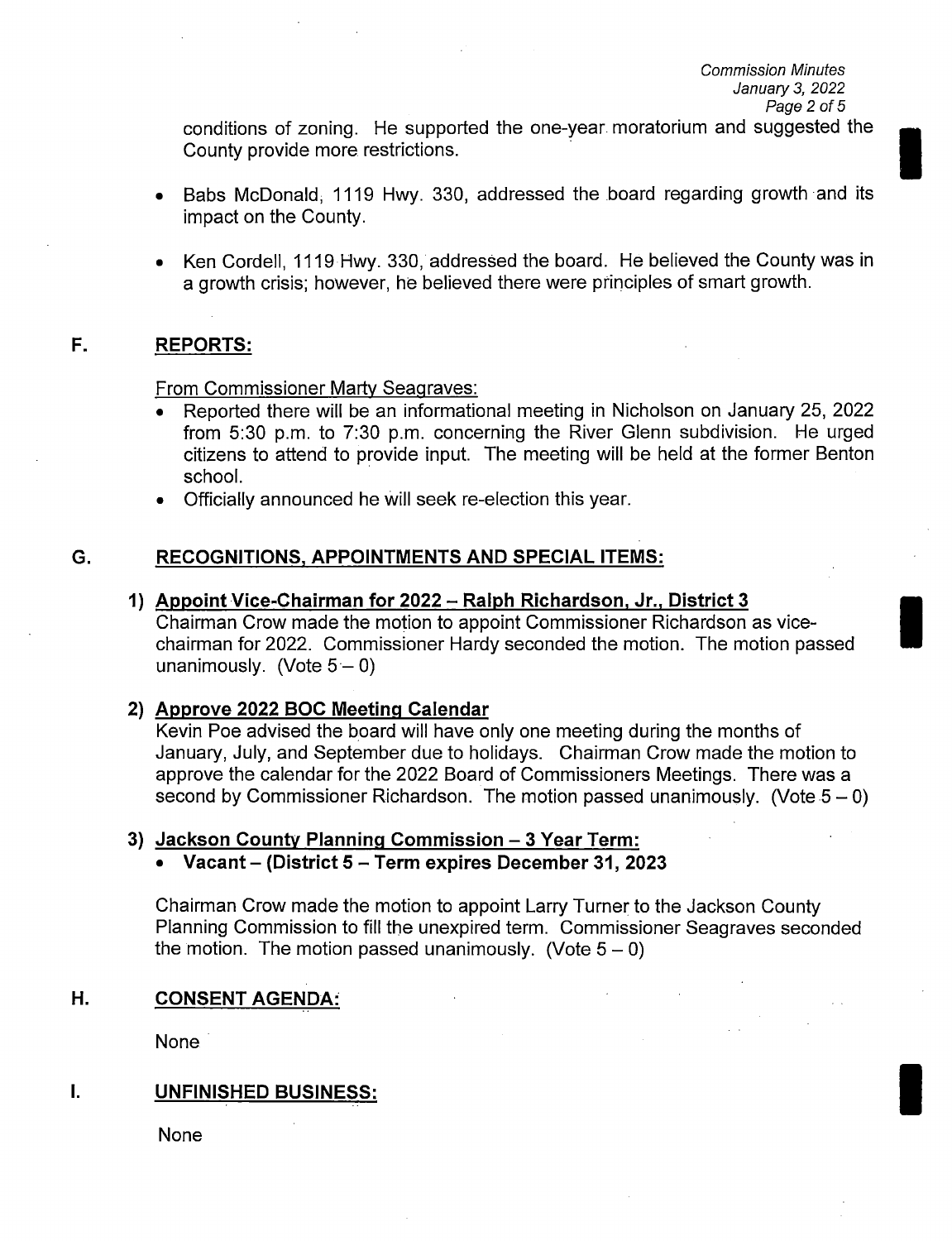### J. NEW BUSINESS:

### 4) 2022 Vehicles: Kevin Poe)

To request of the Commission to approve the purchase of vehicles based upon the lowest bid price received as <sup>a</sup> result of releasing Invitation to Bid #210033.

Kevin Poe, County Manager, reported bids were taken for the purchase of eleven (11) vehicles to be purchased in 2022 budget. Two of the vehicles were vans; however, no bids were received on them. Bids were received only on nine (9) vehicles. One bid was received on a Ford F-150 for EMS in the amount of \$37,223. On the remaining eight (8) vehicles, which included four additional pick-up truck, an Explorer, and an Escape, a bid was received from Crestview Ford, Crestview, FL in the amount of\$ 277520. Mr. Poe informed the board both bids were under the state contract pricing. He recommended awarding the bid to the low bidders.

Chairman Crow made the:motion approving the purchase of vehicles for 2022 and award the bids as recommended. Commissioner Richardson seconded the motion. The motion passed unanimously. (Vote  $5-0$ )

# 5) Resolution to Set Qualifying Fees for 2022 Elections: (Kevin Poe) Authorize the Qualifying Fee Schedule for the 2022 Elections

Kevin Poe, County Manager, presented the resolution and explained State law pertaining to qualifying fees, O.C.G.A. § 21-2-131, required each county governing authority to fix and publish qualifying fees for county offices in which a general primary, nonpartisan election, or general election was to be held. Qualifying fees were calculated by multiplying 3% of the base salary of the office. The base for commissioners was not adjusted to reflect training or other compensation supplements beyond the base. It was noted the Qualifying Fee for commissioners was \$300.

Chairman Crow made the motion approving the resolution to set the Qualifying Fees for the 2022 Elections. Commissioner Seagraves seconded the motion. The motion passed unanimously. (Vote  $5-0$ )

# 6) FY2022 Local Maintenance & Improvement Grant (LMIG): (Kevin Poe) To request that the Commission approve the list of roads being submitted for LMIG funding and authorize the Chairman to execute all documents related to this grant application and subsequent grant award.

Kevin Poe, County Manager, reported based on the Georgia DOT formula, Jackson County was scheduled to receive \$914,814.06 for 2022 Local Maintenance & Improvement Grant (LMIG). The 30% County match was required totaling 274,444.21. The board reviewed the list of roads, totaling 18.69 miles, to be submitted to DOT for consideration for resurfacing. Mr. Poe advised funds were budgeted this year in the General Fund and SPLOST, the County was expected to complete additional resurfacing at an estimated cost of \$1 million dollars.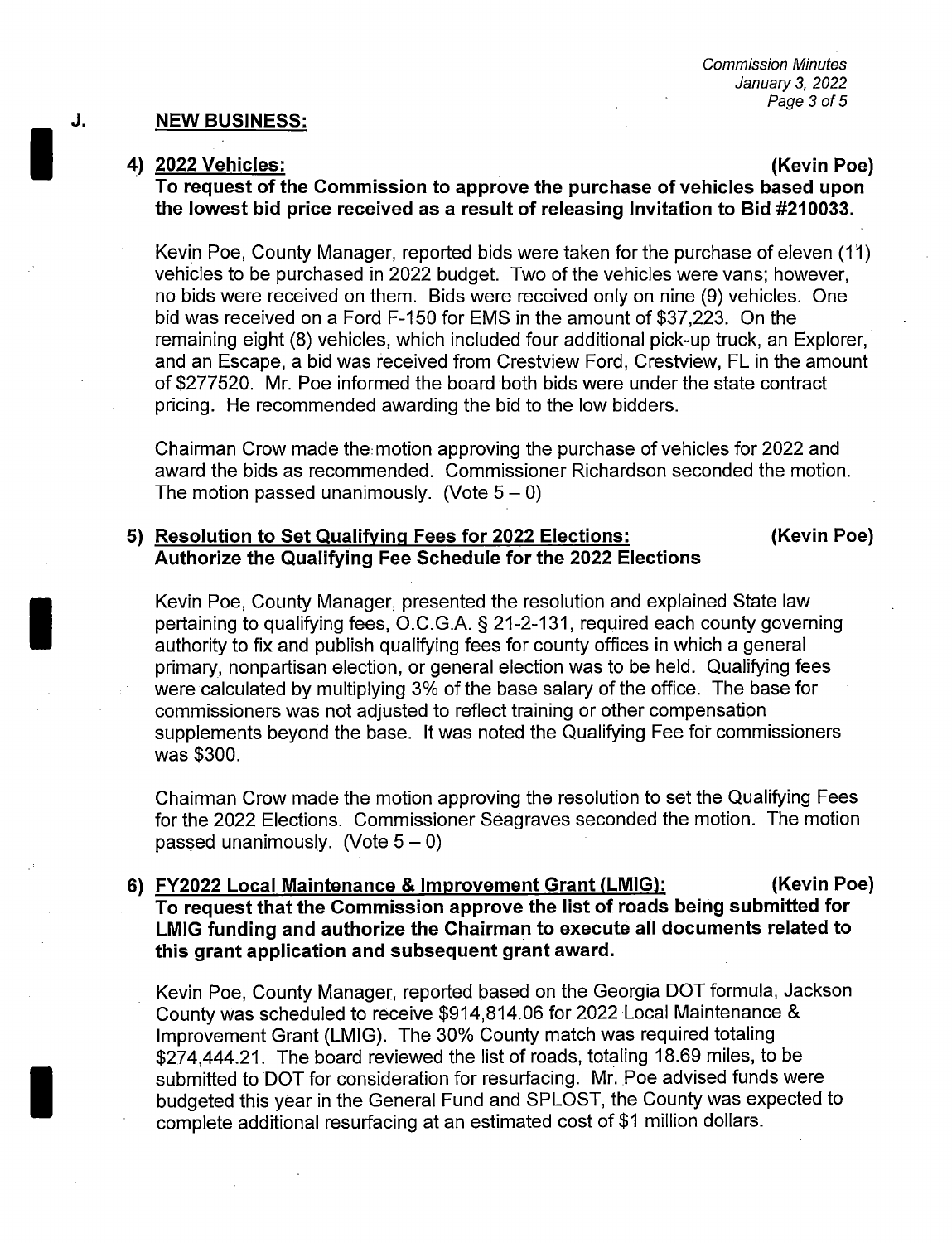Chairman Crow made the motion to approve the FY 2022 LMIG. Commissioner Seagraves seconded the motion. The motion passed unanimously. (Vote  $5-0$ )

# 7) SFY2022 Consolidated Appropriations Act Contract for meal services between NEDGRC and BOC: Gina Roy) Approve the SFY2022 Consolidated Appropriations Act Contract for meal services between NEGRC and BOC

Gina Roy, Assistant County Manager, said this was a contract between the County and the Northeast Georgia Regional Commission for the appropriation of meals for SFY 2022. Funds will support home-delivered meals, congregate meals, and emergency congregate meals for older citizens.

Chairman Crow made the motion to approve the SFY 2022 Consolidate Appropriation Act Contract for meal services with the Northeast Georgia Regional Commission. Commissioner Seagraves seconded the motion. The motion passed unanimously. (Vote  $5-0$ )

# 8) Grant Contract for Airport Property Purchases through the ARPA: (Kevin Poe) Approve the grant contract for funds entitled to the airport through the American Rescue Plan Act.

Kevin Poe, County Manager, reported the Georgia Department of Transportation was receiving funding through the American Rescue Plan Act (ARPA), under the Federal Aviation Administration (FAA) State Block Grant Program. He explained the FAA had developed a funding distribution methodology, and Jackson County was scheduled to receive \$32,000. The funds were designated to reimburse the County for operating expenses. There was no local match.

Mr. Poe requested approval authorizing the Chairman to execute the grant contracts when they become available. Chairman Crow made the motion to approve the grant application and contract for ARPA funding for the Jackson County Airport in the amount of \$37,919. Commissioner Richardson seconded the motion. The motion passed unanimously. (Vote  $5 - 0$ )

# 9) MOU Between South Jackson Fire Department and the BOC: (Kevin Poe) Approve a MOU with the South Jackson Fire Department as host agency for a FEMA Assistance grant to help with the purchase of a new radios for County

Kevin Poe, County Manager, presented a Memorandum of Understanding between Jackson County and the South Jackson Fire Department for a Federal Emergency Management Assistance grant to help with the purchase of new radios for the County. The grant required a partnership with a fire department to be eligible for the grant. The purchase of radios was an eligible expense and the South Jackson Fire Department had agreed to partner with the County and to comply with the regulations.